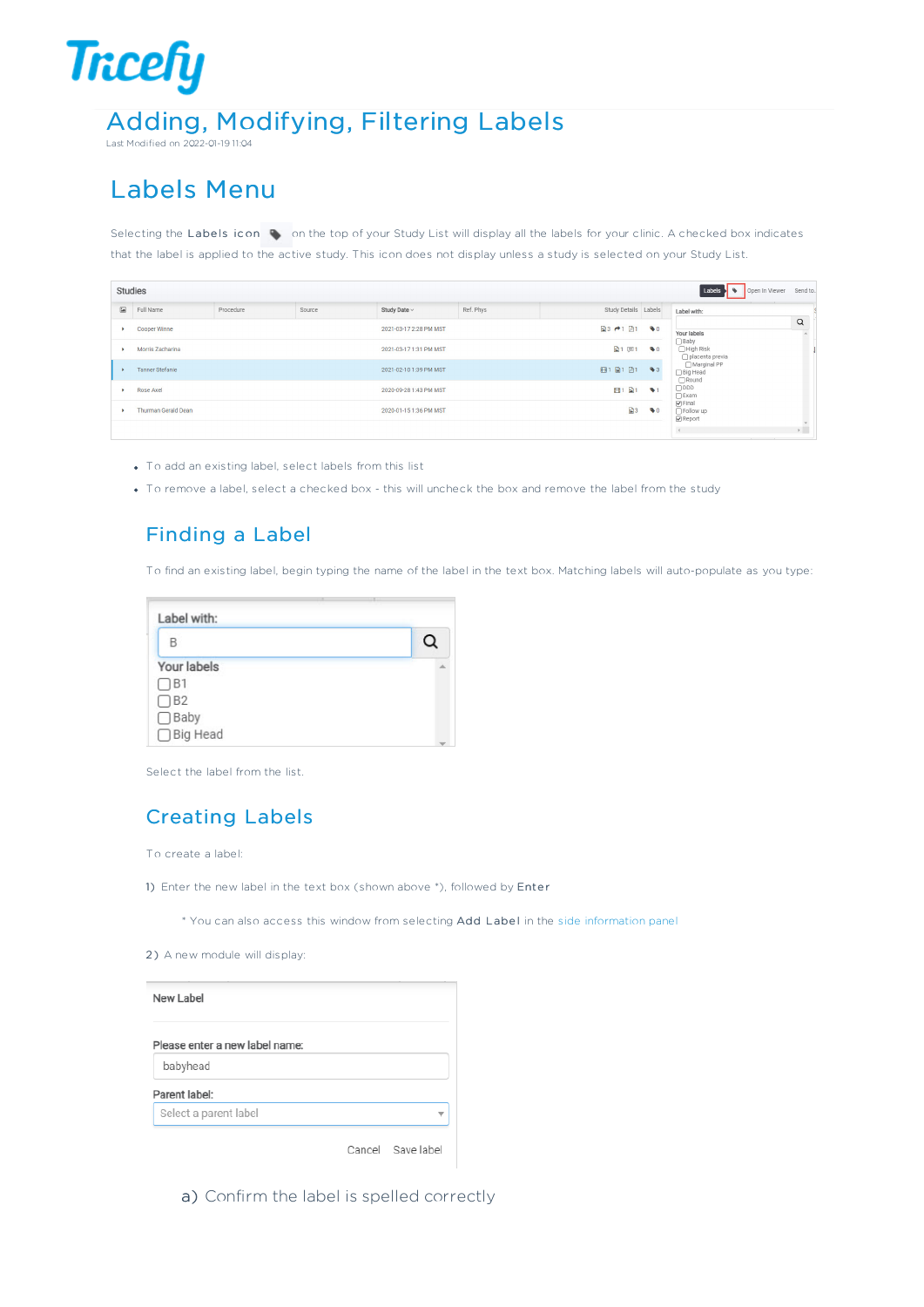

b) To nest the new label under an existing one, choose a parent label from the drop-down menu

3) Select Save Label to add the new label

#### Example of Hierarchy

Sub-labels and parent labels help with organization. You can create multiple levels of labels.

|                   | Q |
|-------------------|---|
| Your labels       |   |
| Baby              |   |
| □ High Risk       |   |
| □ placenta previa |   |
| □ Marginal PP     |   |
| □ Big Head        |   |
| $\bigcap$ Round   |   |
| Exam              |   |
| Final             |   |
| $\Box$ Report     |   |

#### Dictionaries

If your clinic has enabled dictionaries, they will be located at the end of your Labels list.

### Labels & the Side Information Panel

Applied labels are listed on your side information panel. If this panel does not appear, select the  $\cdot$  icon on the right side of the screen. The Labels tab, shown below, lists labels currently applied to the selected study. If nothing is listed, it means the study is not labeled.

| i. | $\Rightarrow$ john axel<br>2020-06-24 1:24 PM MST |
|----|---------------------------------------------------|
| 囼  | <b>LABELS</b>                                     |
|    | $\blacktriangledown$<br>baby                      |
|    | ✓<br>Fxam                                         |
|    | ✓<br>Final                                        |
| 厚  | HUGE head                                         |
| ≔  | ✔<br><b>Report</b>                                |
|    | Add Label                                         |

- To remove a label, uncheck the specific label. This removes the label from the study while leaving it available to apply to future studies.
- To add new labels, select Add Label and follow the instructions above

#### Filtering Labels